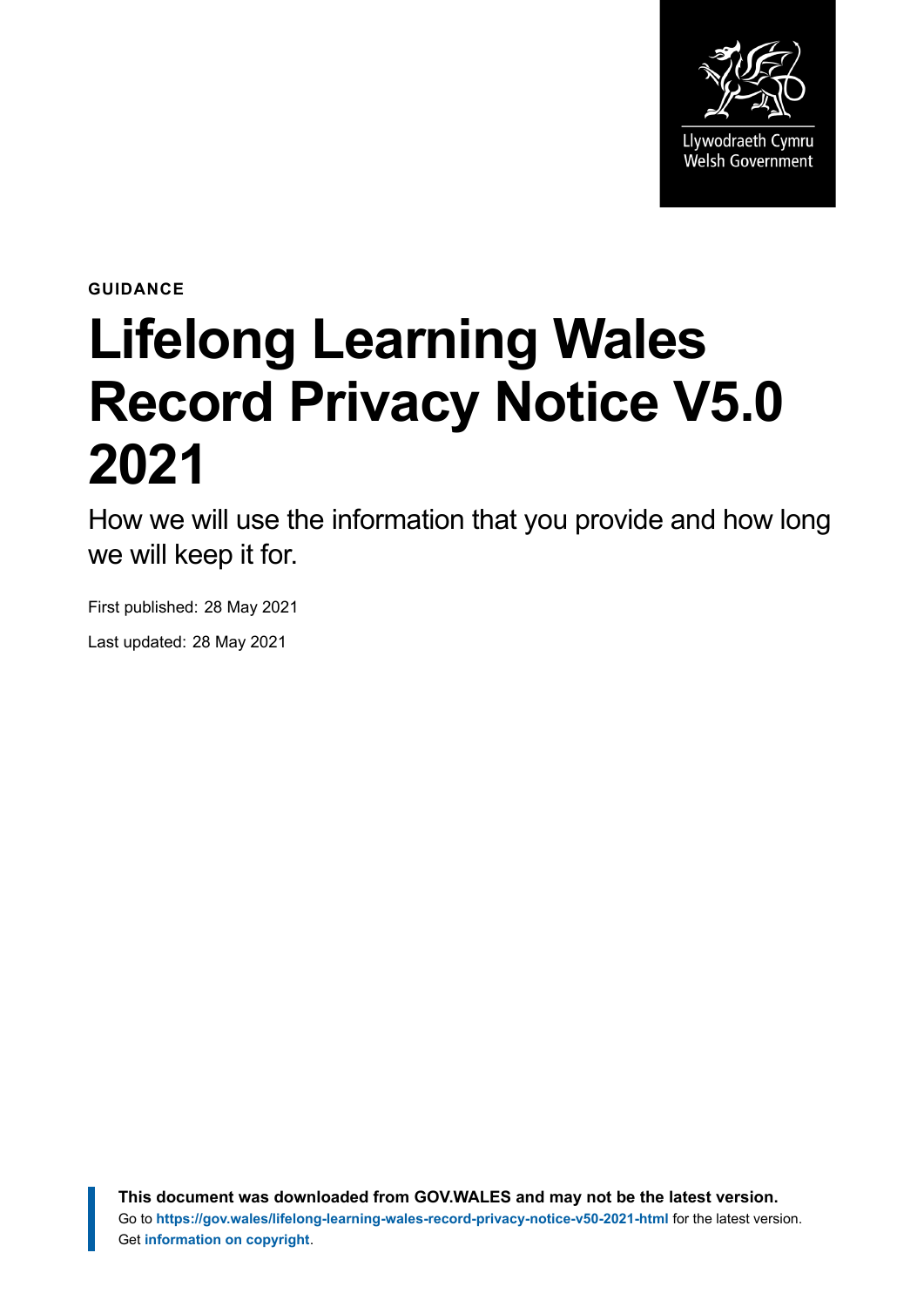# **Contents**

**[Lifelong Learning Wales Record \(LLWR\) Privacy notice Part One \(Short](#page-1-0) [Version\)](#page-1-0)**

**[Lifelong Learning Wales Record \(LLWR\) Privacy notice Part Two \(Full](#page-5-0) [Version\)](#page-5-0)**

**[Annexe A](#page-10-0)**

# <span id="page-1-0"></span>**Lifelong Learning Wales Record (LLWR) Privacy notice Part One (Short Version)**

It is mandatory that the LLWR Privacy Notice is seen by each learner during the enrolment process and for those learners that are currently in learning.

### **Introduction**

The learning programme you are about to enrol on is funded either directly by the Welsh Government (WG) or part funded via the European Social Fund (ESF) approved operations (through the Welsh Government).

Your participation in the programme is dependent on you providing personal data. The legal basis we rely on to process your personal data is article 6(1)(e) of the General Data Protection Regulation. This allows us to meet our legal duties and administer and monitor the funding we provide. Where you provide special category information, such as ethnicity, this will be processed with your consent. A full list of special category data can be found in Part Two/Full Version of the privacy notice.

The Welsh Government will be the data controller for the personal information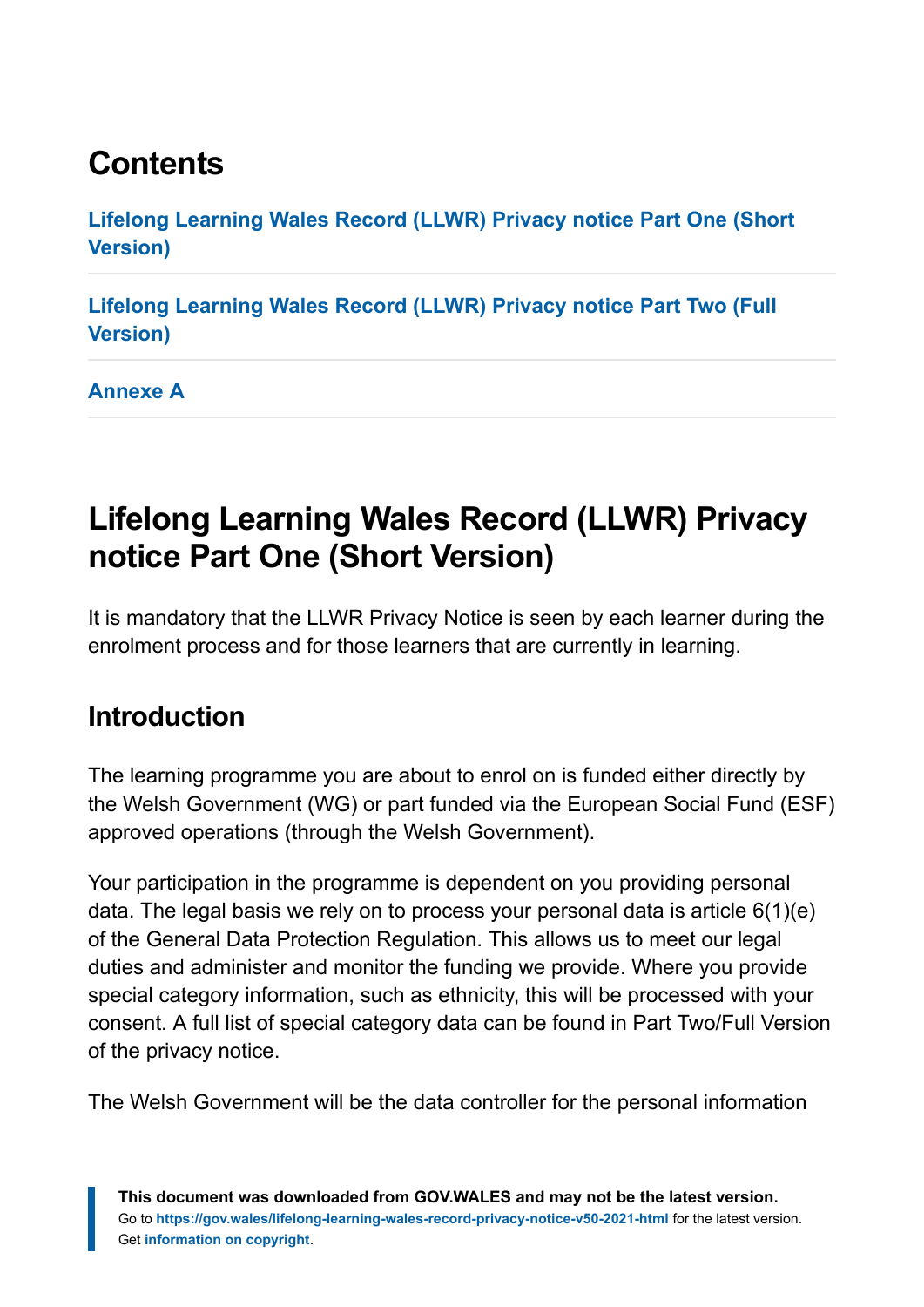you provide.

If your programme is ESF funded, you will be asked by your learning provider to supply additional evidence such as a passport, recent payslip or qualification certificate. A copy of this evidence will be kept by your learning provider for ESF audit purposes, and a sample of learner evidence across providers will be sent to the Welsh Government.

## **What will the Welsh Government use your information for?**

The Welsh Government uses your data for funding, planning and policy development as well as monitoring learner outcomes (such as achievement of qualifications, learner progress and destinations).

Additionally, your data will be used in official statistics and research about post-16 learning, including how health and individual circumstances affect the educational outcomes of learners in Wales. Our official statistics reports give an overall picture of learners in Wales, what they study, their achievements and their destinations after they leave learning. They include, for example, information on patterns in learners' gender, ages, and the qualifications, subjects and levels they are studying. Individual learners cannot be identified in these publications.

Research organisations will also use post-16 learner data to evaluate Welsh education policies and programmes. As part of these evaluations, they may also conduct optional learner surveys, which will assess the impact of a programme on the individual learner as well as contribute to future Welsh Government policy development; for example, establishing how much apprentices are paid, which then contributes to developing a national minimum wage policy.

In order for the Welsh Government to evaluate the impact of its programmes on certain groups of learners, we will link your data with other educational records we hold, such as the Pupil Level Annual Schools Census, Welsh Examinations Database and Higher Education Statistics Authority. We use this linked data to help us understand the progress and outcomes of learners in Wales, to inform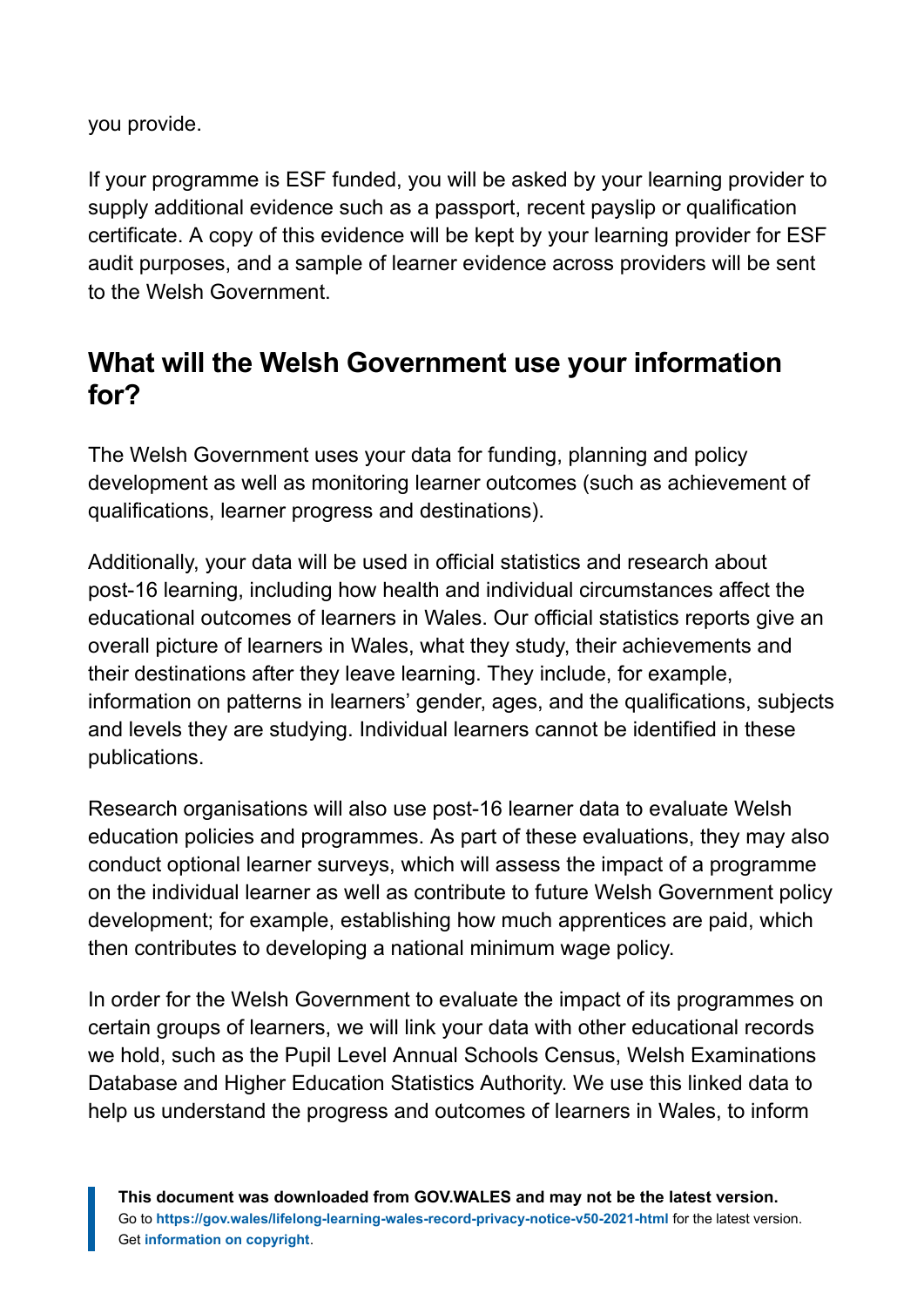our research, performance measures and statistical publications. We may also share this linked data with researchers and with our partners, including Estyn and Qualifications Wales, to help them carry out their own data analysis to inform inspections and reviews. Individual learners cannot be identified in the linked data we share with our partners.

For a more detailed list of how your data is used, please refer to Part Two/Full Version of this privacy notice.

#### **Who the Welsh Government shares your data with and why?**

Please go to the Part Two/Full Version of the privacy notice for a complete explanation of who we share your data with and why.

Your rights and choices under the General Data Protection Regulation (GDPR) include:

- access to the personal data the Welsh Government holds on you
- requiring the Welsh Government to rectify inaccuracies in that data
- objecting to processing on grounds relating to your particular situation (in some circumstances)
- restricting processing (in some circumstances)
- having your data erased (in certain circumstances)
- lodging a complaint with the Information Commissioner's office (ICO) who is the independent regulator for data protection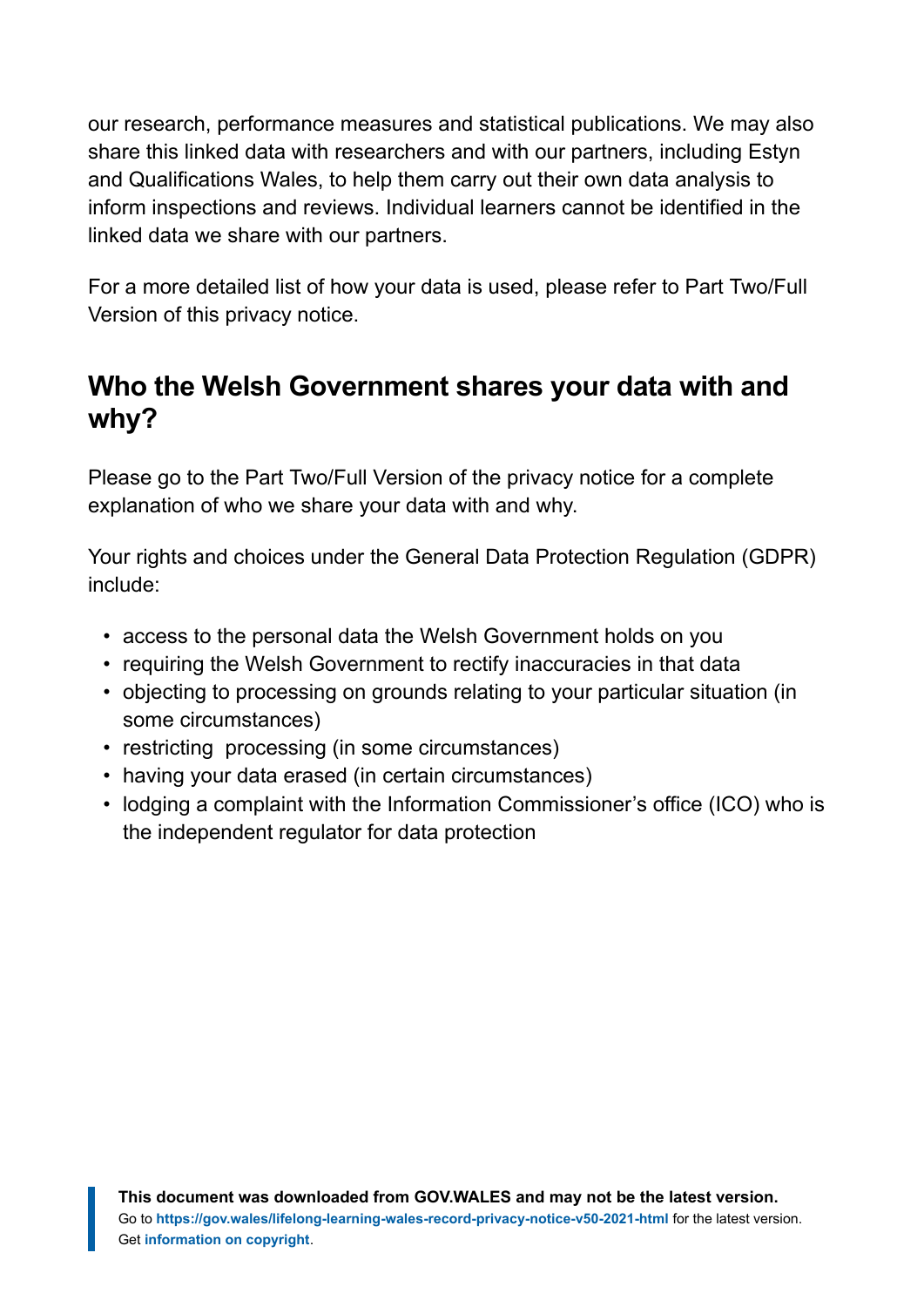#### **How long will the Welsh Government keep your data for?**

| Data<br><b>Type</b>                                                  | Data<br><b>Retention</b><br><b>Period</b>                                                 | Data uses                                                                                                                                                                                                                                                                                                                                                        |
|----------------------------------------------------------------------|-------------------------------------------------------------------------------------------|------------------------------------------------------------------------------------------------------------------------------------------------------------------------------------------------------------------------------------------------------------------------------------------------------------------------------------------------------------------|
| <b>Further</b><br>Education will be<br>and Adult deleted<br>Learning | Your data<br>after 10<br>years                                                            | This enables the Welsh Government to analyse learner data<br>and create reports over a period of time. These reports will be<br>used to help inform policy decisions or to forecast future<br>funding. Where learning is ESF funded data is kept so that it<br>can be checked and audited. The timescales for keeping data<br>are decided by the European Union. |
| Work<br><b>Based</b><br>Learning                                     | Your data<br>will be<br>deleted 10<br>years after<br>the end of<br>the contract<br>period |                                                                                                                                                                                                                                                                                                                                                                  |

Your data will be kept for a longer period for statistical and research purposes.

## **Contacts**

For further information about the information which the Welsh Government holds and its use, or if you wish to exercise your rights under the GDPR, please write to us using the details below:

Data Protection Officer Welsh Government Cathays Park **Cardiff** CF10 3NQ Email: **[dataprotectionofficer@gov.wales](mailto:dataprotectionofficer@gov.wales)**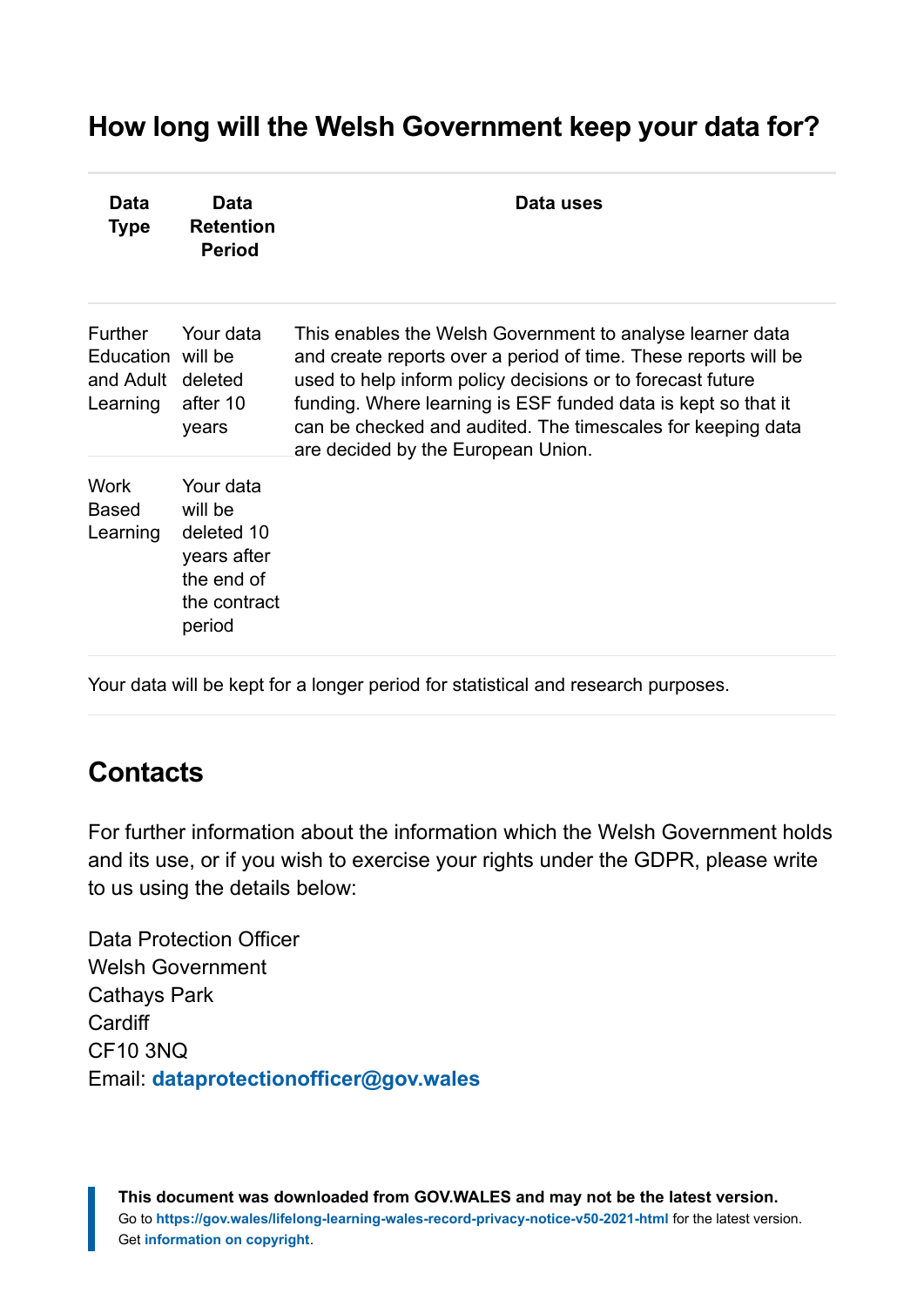To contact the Information Commissioner's Office, please see details below:

Wycliffe House Water Lane Wilmslow **Cheshire** SK9 5AF 029 2067 8400 (Wales helpline) or 0303 123 1113 (UK helpline) Website: **<https://ico.org.uk/>**

## **Notifications of changes**

This Privacy notice was last updated in May 2021 and we keep it under regular review to make sure it is up to date and accurate. We will always notify you of changes to the use of your data via this Privacy notice and your provider. All of the Welsh Government's processing will comply with data protection legislation.

If you prefer not to supply your special category data at any time, you must contact your learning provider who will update your record.

# <span id="page-5-0"></span>**Lifelong Learning Wales Record (LLWR) Privacy notice Part Two (Full Version)**

It is mandatory that the LLWR Privacy Notice is seen by each learner during the enrolment process and for those learners that are currently in learning.

#### **What personal information about you is collected and used by the Welsh Government?**

Personal data is collected by providers about you and sent to the Welsh Government for the LLWR, the data collection system for Further Education, Work Based Learning and Adult Learning. As defined in the General Data Protection Regulation, your personal data is your: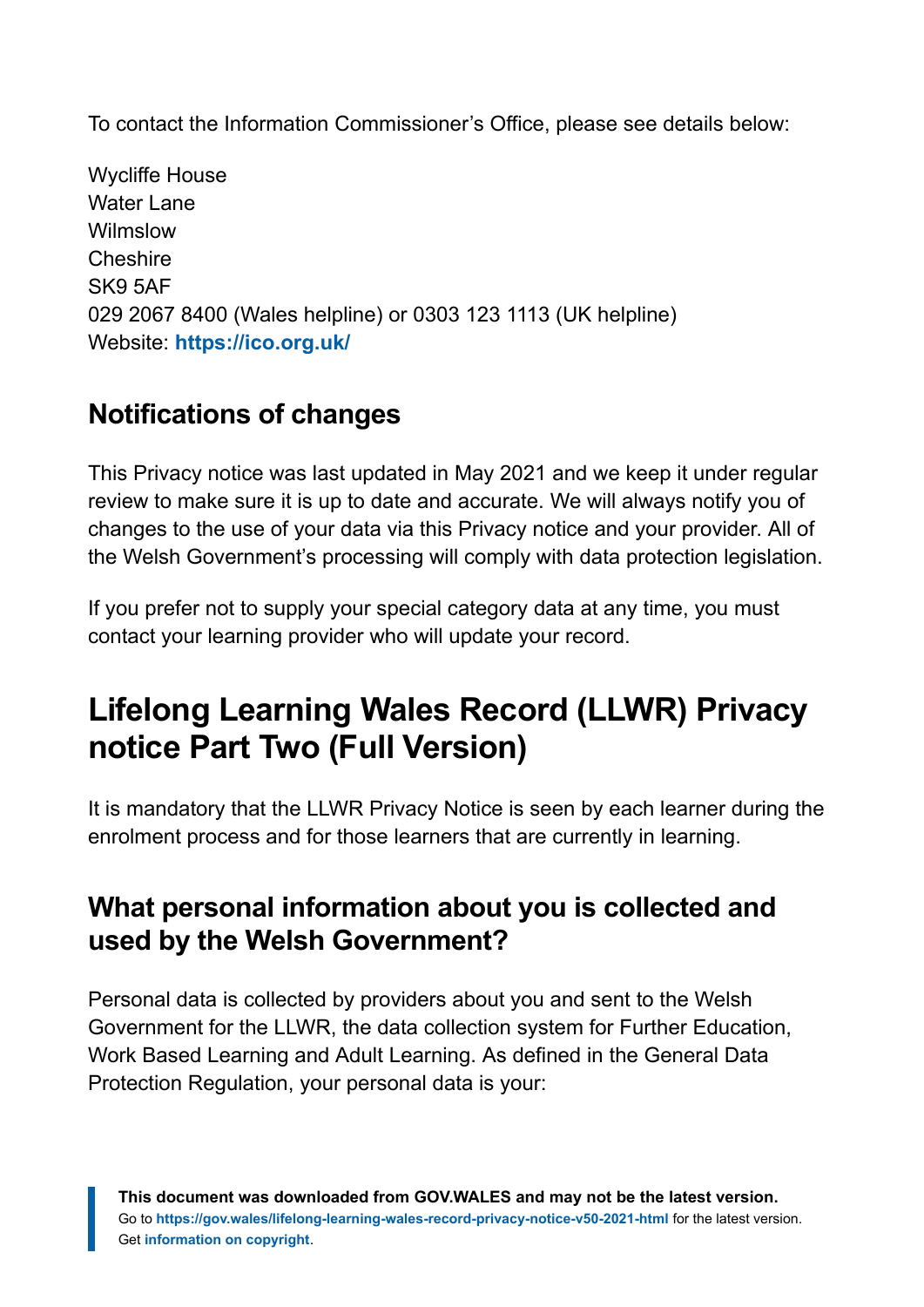- Unique learner identifier (created by the Welsh Government)
- Learner Identifier number (created by your learning provider)
- Surname
- Forename(s)
- Address
- Postcode
- Telephone number
- National Insurance Number
- Gender
- Surname at 16
- Date of birth
- National identity
- The last school you attended
- The year you left school
- A unique learner number (created by the Learning Records Service)
- Whether you are a migrant worker
- Learning Difficulty or Disability indicator
- Postcode (at start of learning programme)

The Welsh Government also processes special category data on learners':

- Ethnicity
- Disability type
- Health condition

Providing this data is optional.

Please see Annexe A for a list of the non-personal data fields Welsh Government collect.

### **How will your data by used by the Welsh Government internally?**

- In evaluations of programmes and projects, to inform decision on future policies for post 16 learning.
- To measure the outcomes of post-16 learning, including learners'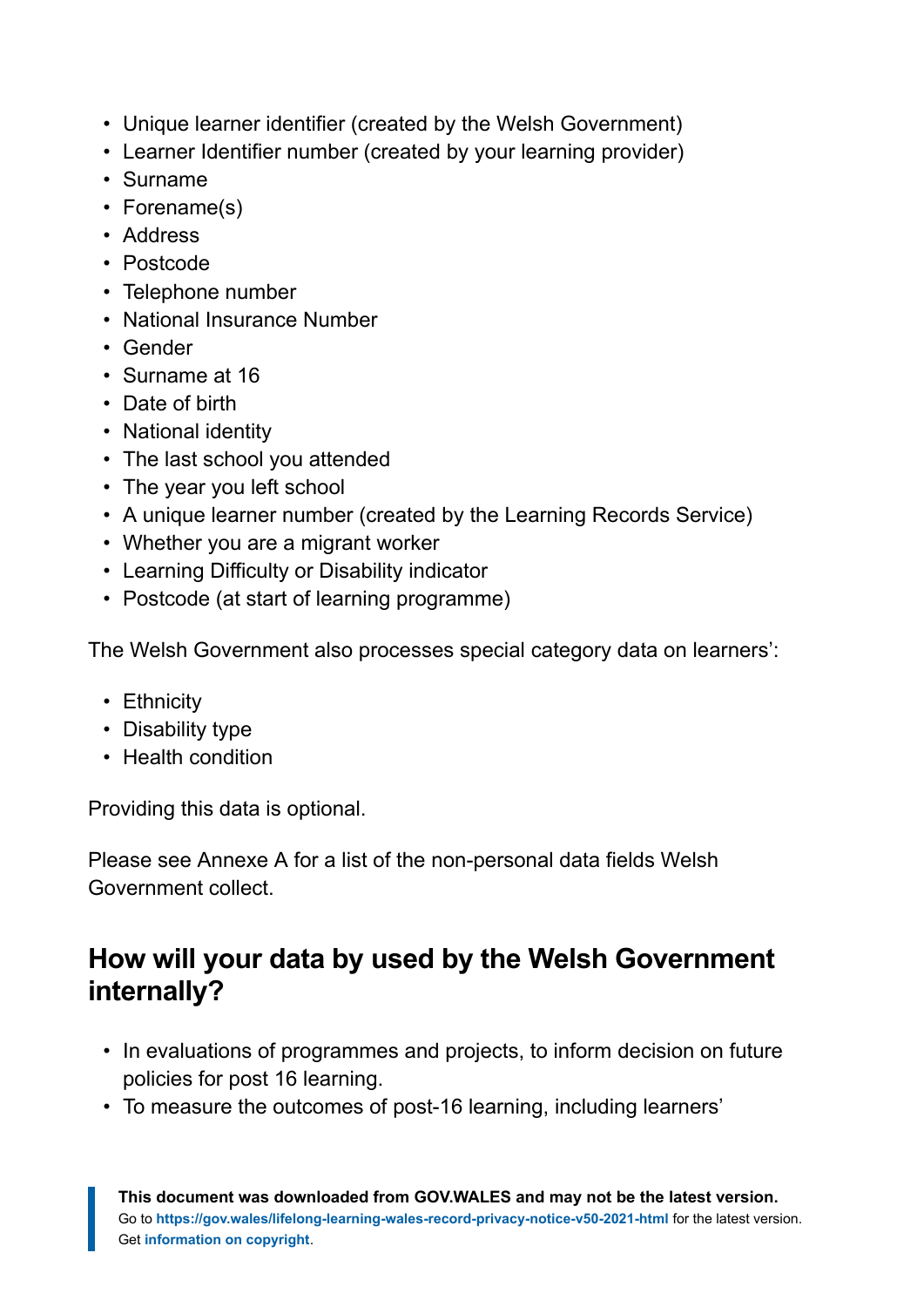achievement of qualifications, progress and destinations.

- To allocate and monitor funding of post-16 learning, including learning which is jointly funded by European Social Fund approved operations.
- By Welsh Government auditors, who check data on a monthly basis to ensure that work based learning providers are delivering what's outlined in their contract or funding agreement with the Welsh Government.
- To promote equality and diversity on post-16 learning across Wales, to help ensure that we comply with the Equality Act 2010.
- To produce anonymous official statistics on post-16 learning in Wales.

### **How will your data be used by third parties?**

- The Welsh Government links your data internally and with external government bodies such as the Department for Work and Pensions, to evaluate the impact of learning programmes such as apprenticeships.
- By research companies commissioned by the Welsh Government to undertake evaluations of programmes such as Apprenticeships and Traineeships. This may include contacting learners past and present to take part in surveys, although you will always have the option to take part or not in the survey if contacted.
- By the Office for National Statistics (ONS), to publish aggregate statistics related to the economy, population and society at UK, Wales, and local levels. These statistics will be published in a manner that ensures it is not possible to identify individuals. The ONS will also use the data to undertake research, or to make de-identified data available to approved researchers (as defined in the Digital Economy Act), through their secure research environment. These research projects may involve linking data to other data sources to help understand the interaction between the education system and other issues such as health, well-being or the economy. Again the research will be undertaken in a manner that includes checks being carried out to make sure that identities are not revealed by the results of the analysis.
- By NHS Wales Informatics Service (NWIS), who will work with a Secure Research Environment, to link your data with other anonymised information about you which is available to the Welsh Government, the NHS and other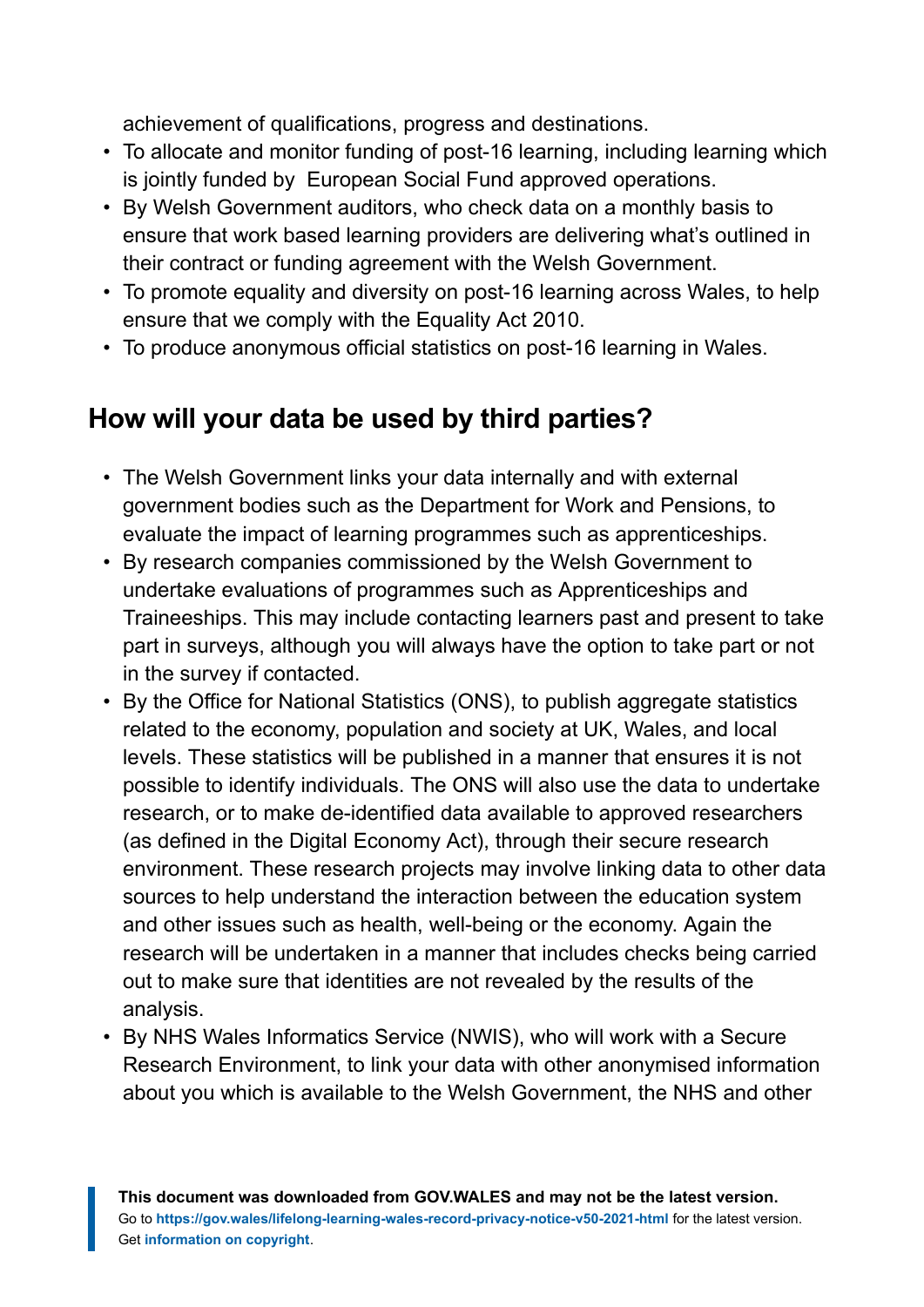public organisation, making sure that identities are not revealed by the results of the analysis.

- By Swansea University, a Secure Research Environment where research can be done using anonymised information and where checks are carried out to make sure that identities are not revealed by the results of the analysis. Your name, address and postcode will remain separate from your data at all times and will not be available in the Secure Research Environment. The information is used for statistical and research purposes only. An example of the key research questions that are answered by this work is how health and individual circumstances affect the educational attainment of learners in Wales.
- By **[Qualifications Wales](https://www.qualificationswales.org/english/)** to undertake analysis of learner numbers at qualification and sector levels, to help inform sector reviews of qualifications.
- By **[Estyn](https://www.estyn.gov.wales/language)**. Learner number data is analysed and used by Estyn inspectors as part of their inspections of learning undertaken in further education institutions, work-based learning providers, and adult learning providers.
- By the **[UK Government Department for Education](https://www.gov.uk/government/organisations/department-for-work-pensions/about/personal-information-charter)**, to link learner records to employment, earnings and benefits records held by the Department for Work and Pensions, in order to identify and analyse the destinations of learners into further learning and/or employment once they have left learning.

Welsh Government will analyse this linked data internally and will also share it with public bodies such as Estyn, Qualifications Wales and HEFCW or third party research organisations such as universities or independent social and economic research companies. When linked data is shared it will be used to assess the effectiveness of policy in the area of education and training – for example looking at how many people with particular qualifications go on to get specific jobs, comparing outcomes for people who go to different education or training providers or seeing whether particular schemes have achieved what they were supposed to achieve.

- By **[IFF Research](http://www.iffresearch.com/)** who undertake research surveys to provide an up to date picture of the pay of the apprentice population in the Wales and across Great Britain and to assist with the development and monitoring of apprenticeship and national minimum wage policy.
- By **[KPMG](https://home.kpmg/uk/en/home.html)**, **[PwC](https://www.pwc.com/)**, **[BTP Associates Ltd](http://btpassoc.co.uk/)**, **[Mazars](https://www.mazars.co.uk/)** and **[RSM UK](https://www.rsmuk.com/)**, auditors of further education funding who ensure the Welsh Government can assess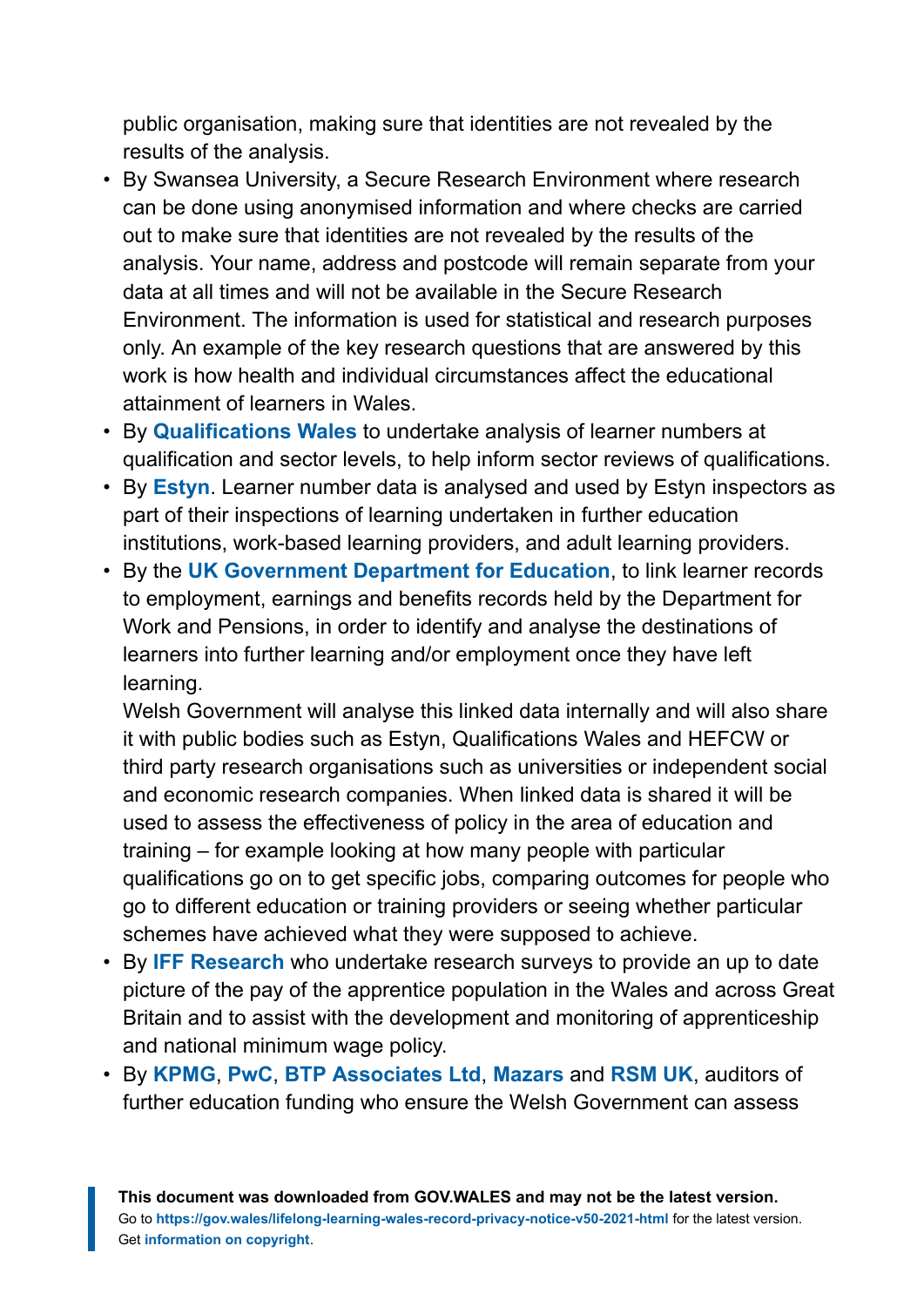whether data returned by institutions are a reliable basis for making funding decisions.

• By **[Careers Wales](https://careerswales.gov.wales/)** to meet its objective of providing support to specific groups of individuals who are at a high risk of becoming disengaged from education, employment and training.

To achieve this, LLWR data will be used to match to existing active Careers Wales client records.

This means that some of the non-personal information provided to Careers Wales will be available to Careers Wales on a day-to-day basis. This will include course information, start date etc; Details of how Careers will use your information can be found in their **[privacy notice](https://careerswales.gov.wales/about-us/privacy-notice)**.

\* The processing of personal data in such a way that the data can no longer be attributed to a specific learner without the use of additional information.

The following third party contractors carry out data matching and analysis on behalf of the Welsh Government:

- **[London Economics Ltd](https://lond1conomics.co.uk/)** matches together the same learners that appear in separate educational datasets (the Pupil Level Annual Schools Census, Welsh Examinations Database, Post-16 Collection and Higher Education Statistics Authority data) which in turn is used by Welsh Government to understand learners' progress through the education system, and their destinations once they leave learning.
- **[FFT Education Ltd](https://fft.org.uk/)** LLWR and Welsh Examinations Database data is linked and used to calculate value added measures, as part of Welsh Government's post-16 performance measures.

The sharing of learner data with third party contractors is always governed by strict requirements of confidentiality and security, and contractors carrying out research and evaluations on our behalf have to comply with the Government Social Research Code.

## **Data Sharing Agreements**

The Welsh Government has a formal data sharing agreement in place whenever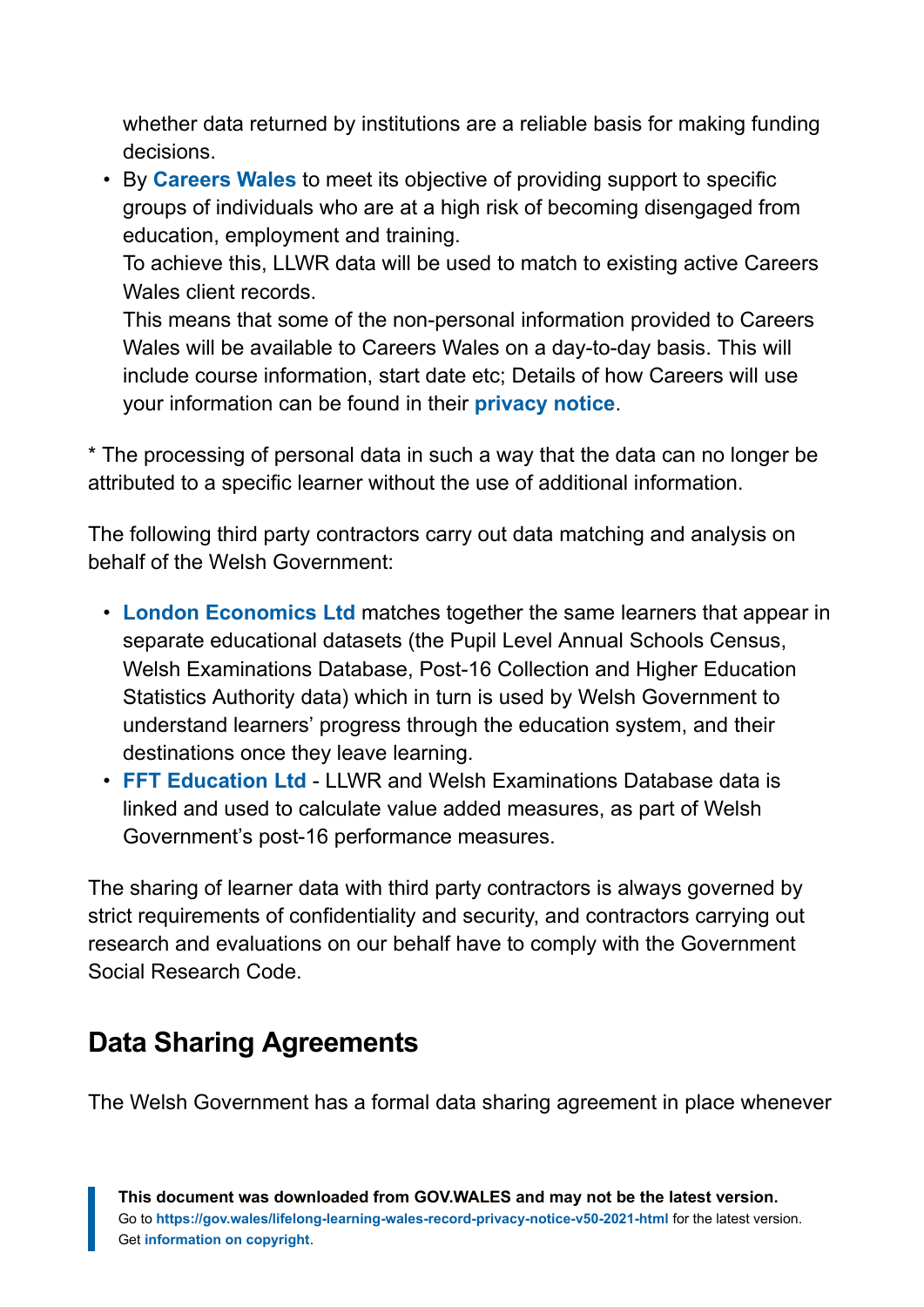we share your data with a third party. Part of the agreement means the third party will have to sign a confidentiality agreement in relation to your data to show that they operate satisfactory information security procedures, that they will only use your information in prescribed ways and that they will destroy their copies of your data when it is no longer needed.

#### **Security Arrangements for your data held by the Welsh Government**

The data the Welsh Government collects about you will be stored in an access controlled secure database, which is regularly tested for safety and integrity.

#### **Summary of changes to the LLWR Privacy Notice between version 4.0 and 5.0**

#### **Annex A added changes:**

Actual Asynchronous hours Expected Asynchronous hours Actual Synchronous hours Expected Synchronous hours

# <span id="page-10-0"></span>**Annexe A**

| Non personal data                                         | <b>Notes</b>                                                                                          |
|-----------------------------------------------------------|-------------------------------------------------------------------------------------------------------|
| Accreditation of prior<br>experiential learning indicator | Recognises the skills and knowledge that the learner<br>has already achieved towards a qualification. |
| <b>Actual Asynchronous hours</b>                          |                                                                                                       |
| <b>Actual Synchronous Hours</b>                           |                                                                                                       |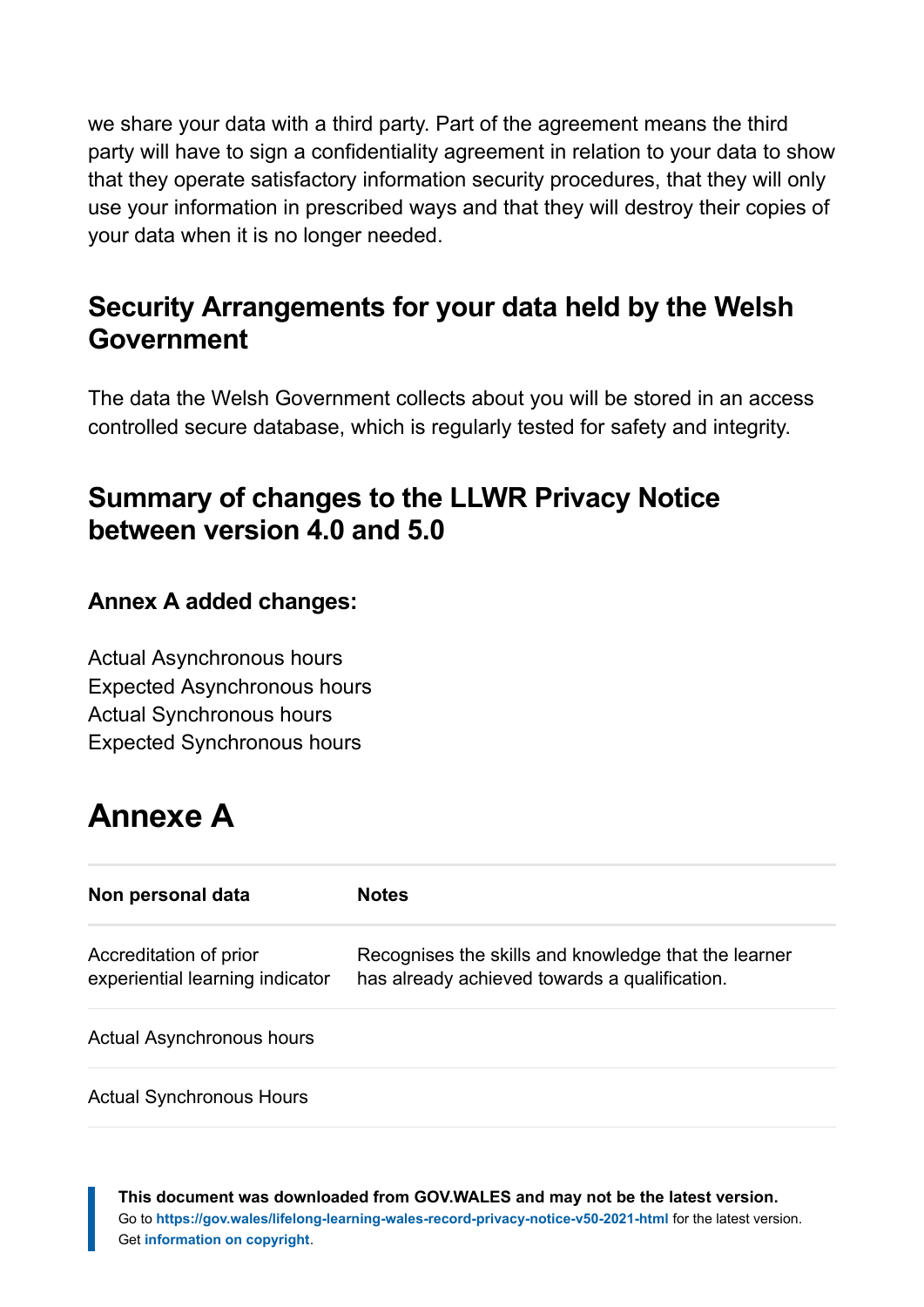| Non personal data                                                | <b>Notes</b>                                                                                                                          |
|------------------------------------------------------------------|---------------------------------------------------------------------------------------------------------------------------------------|
| Actual work or centre based<br>hours                             | Records how much time the learner has spent learning<br>at an employer or at a college or other learning centre                       |
| Amended work or centre<br>based guided contact hours             |                                                                                                                                       |
| Assessable learning                                              | Whether learning is assessable, allowing identification of<br>learning activities which should have linked awards<br>(qualifications) |
| Attainment indicator                                             |                                                                                                                                       |
| Award credit level/value                                         |                                                                                                                                       |
| Award entry identifier                                           | Identifier for each award entry for this learning<br>programme                                                                        |
| Award learning aim reference                                     | Identifier for learning activity drawn from Qualifications<br>Wales or a Welsh Government defined generic code                        |
| <b>Caring Responsibility</b>                                     | Records whether ESF-funded learners have caring<br>responsibilities                                                                   |
| <b>Completion status</b>                                         |                                                                                                                                       |
| <b>Country of Domicile</b>                                       |                                                                                                                                       |
| Credit level/value of learning<br>activity                       |                                                                                                                                       |
| Date commenced and<br>terminated learning activity/<br>programme |                                                                                                                                       |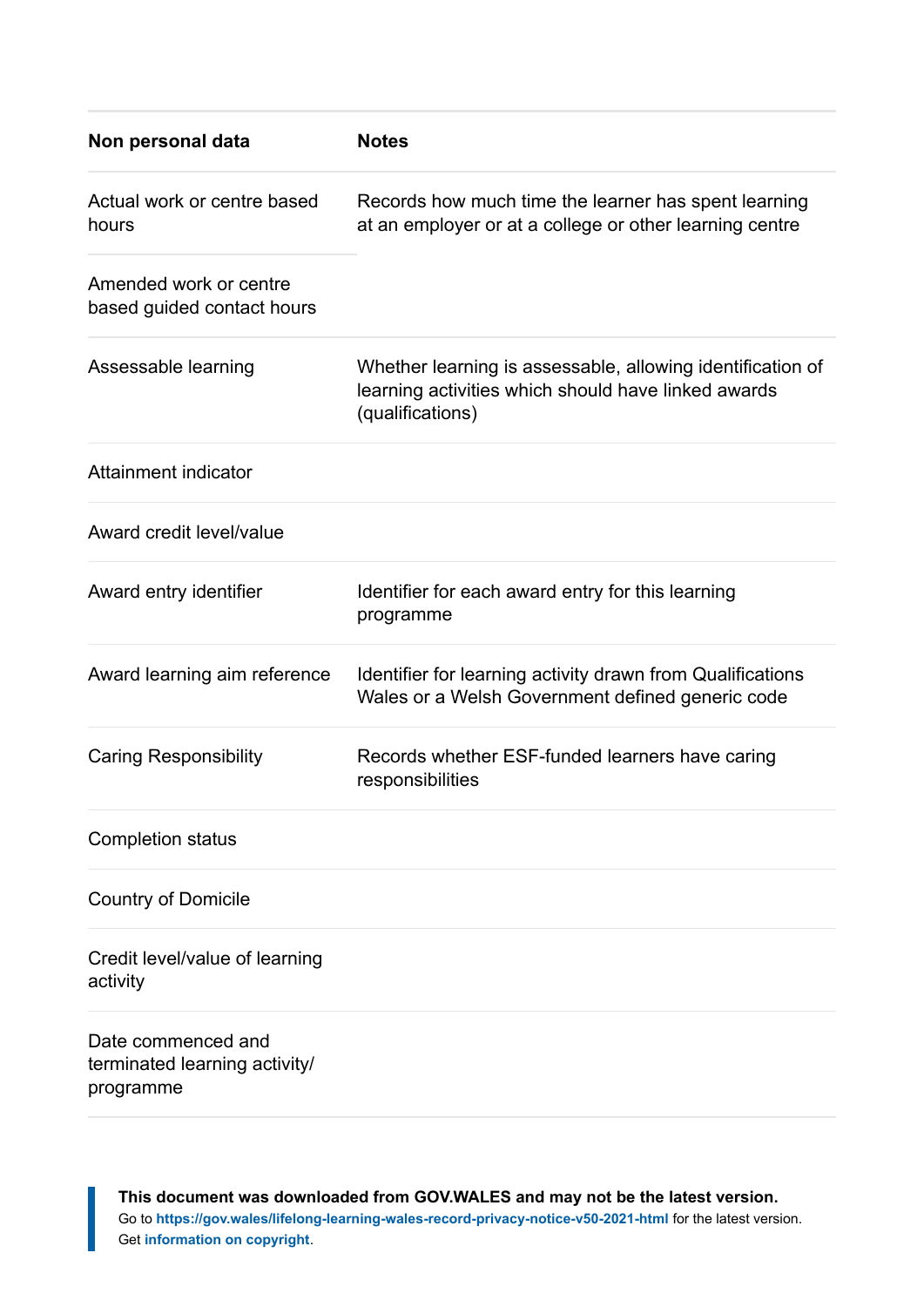| Non personal data                                          | <b>Notes</b>                                                                                                                                                            |
|------------------------------------------------------------|-------------------------------------------------------------------------------------------------------------------------------------------------------------------------|
| Destination within three<br>months of leaving              |                                                                                                                                                                         |
| Employer name/postcode                                     |                                                                                                                                                                         |
| Employment status at start of<br>programme/before learning |                                                                                                                                                                         |
| <b>Expected Asynchronous hours</b>                         |                                                                                                                                                                         |
| Hours                                                      | Estimated Work /Centre Based Records an estimate of how much time the learner is<br>likely to spend learning at an employer or at a college or<br>other learning centre |
| Expected end date of learning<br>activity                  |                                                                                                                                                                         |
| <b>Expected Synchronous hours</b>                          |                                                                                                                                                                         |
| Hours worked per week                                      |                                                                                                                                                                         |
| <b>Household Status</b>                                    | Records whether ESF-funded learners are from jobless<br>households                                                                                                      |
| Immediate Destination                                      | Destination of learner within four weeks of leaving the<br>programme                                                                                                    |
| <b>Learner Provision Funding</b>                           |                                                                                                                                                                         |
| Learning aim reference                                     | Identifier for learning activity drawn from Qualifications<br>Wales or a Welsh Government defined generic code                                                          |
| Learning Programme Code/                                   |                                                                                                                                                                         |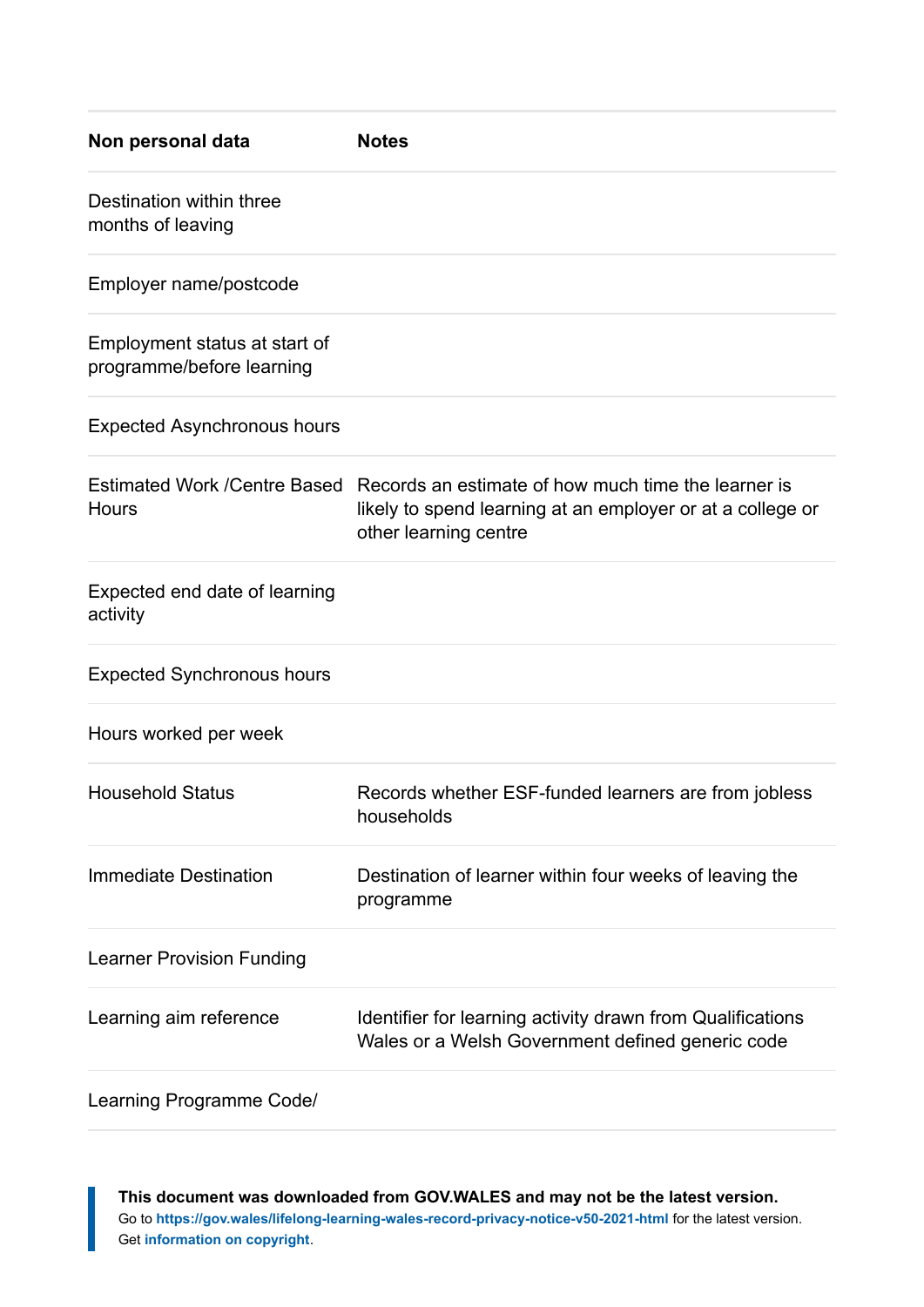| Non personal data                                                         | <b>Notes</b>                                                                              |
|---------------------------------------------------------------------------|-------------------------------------------------------------------------------------------|
| activity reference used by<br>provider                                    |                                                                                           |
| Learning Programme<br><b>Expected End Date</b>                            |                                                                                           |
| Learning programme identifier                                             |                                                                                           |
| Learning Reference used by<br>provider                                    |                                                                                           |
| Length of employment with<br>same employer                                |                                                                                           |
| Level of highest qualification<br>achieved prior to learning<br>programme |                                                                                           |
| Learning Difficulty or Disability<br>indicator                            |                                                                                           |
| Major source of fees                                                      |                                                                                           |
| Method of delivery                                                        | Records whether learning is delivered in classrooms, in<br>the workplace or in other ways |
| Postcode (at start of learning<br>programme)                              |                                                                                           |
| Programme Start Date                                                      |                                                                                           |
| Proportion of learning activity<br>delivered through the medium           |                                                                                           |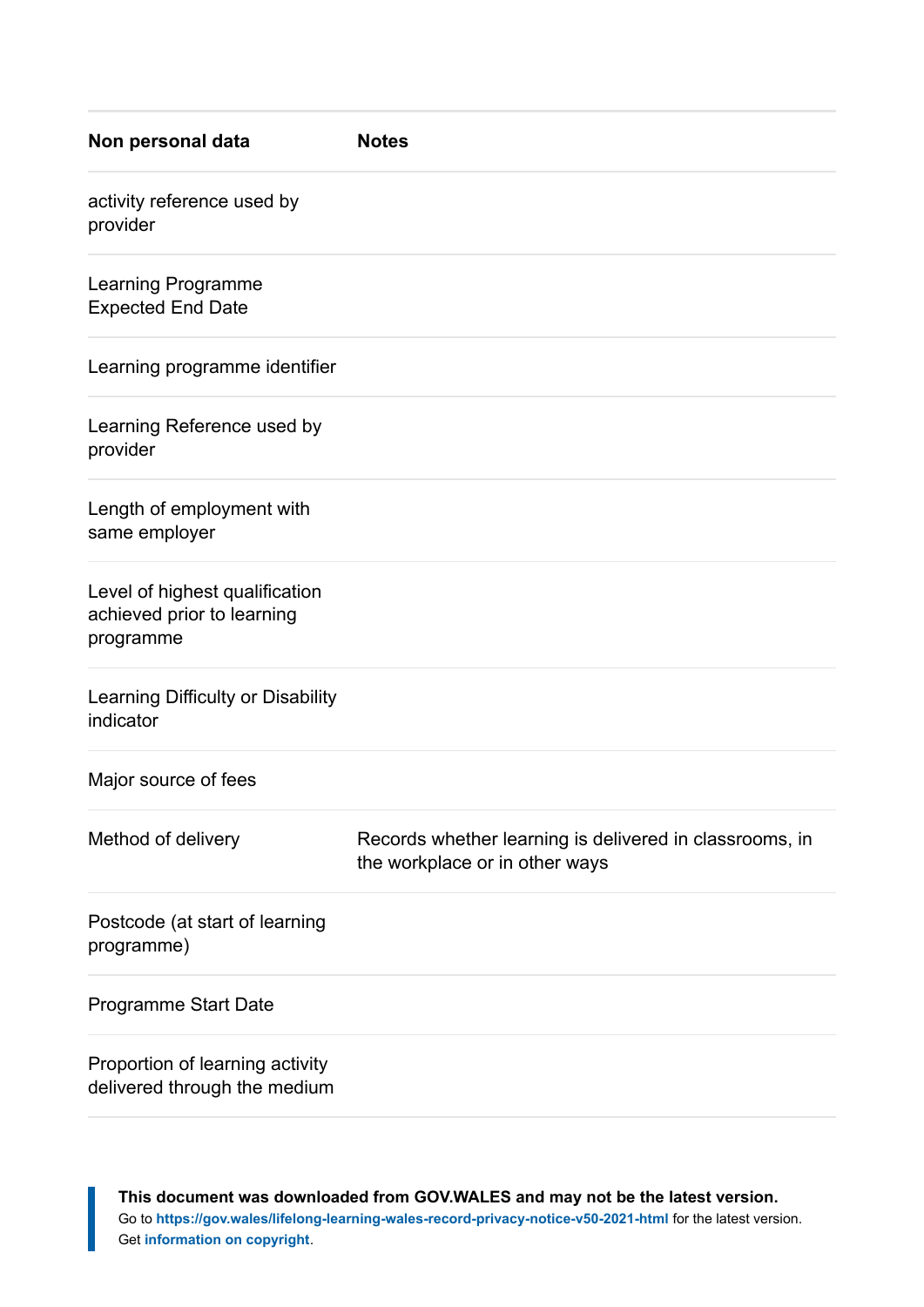| Non personal data                                                              | <b>Notes</b> |
|--------------------------------------------------------------------------------|--------------|
| of Welsh                                                                       |              |
| Provider delivering learning                                                   |              |
| Reason for termination of<br>learning programme                                |              |
| Result and date of result                                                      |              |
| Sector framework codes                                                         |              |
| Size of employer/Small to<br>Medium Enterprise (SME)<br>code                   |              |
| Subcontractor delivering<br>programme                                          |              |
| Subject of learning/title of<br>award/learning activity                        |              |
| Total fees paid for learning<br>programme                                      |              |
| Type of highest Welsh<br>qualification achieved prior to<br>learning programme |              |
| Type of learning programme/<br>activity/award                                  |              |
| Type of Welsh medium<br>learning                                               |              |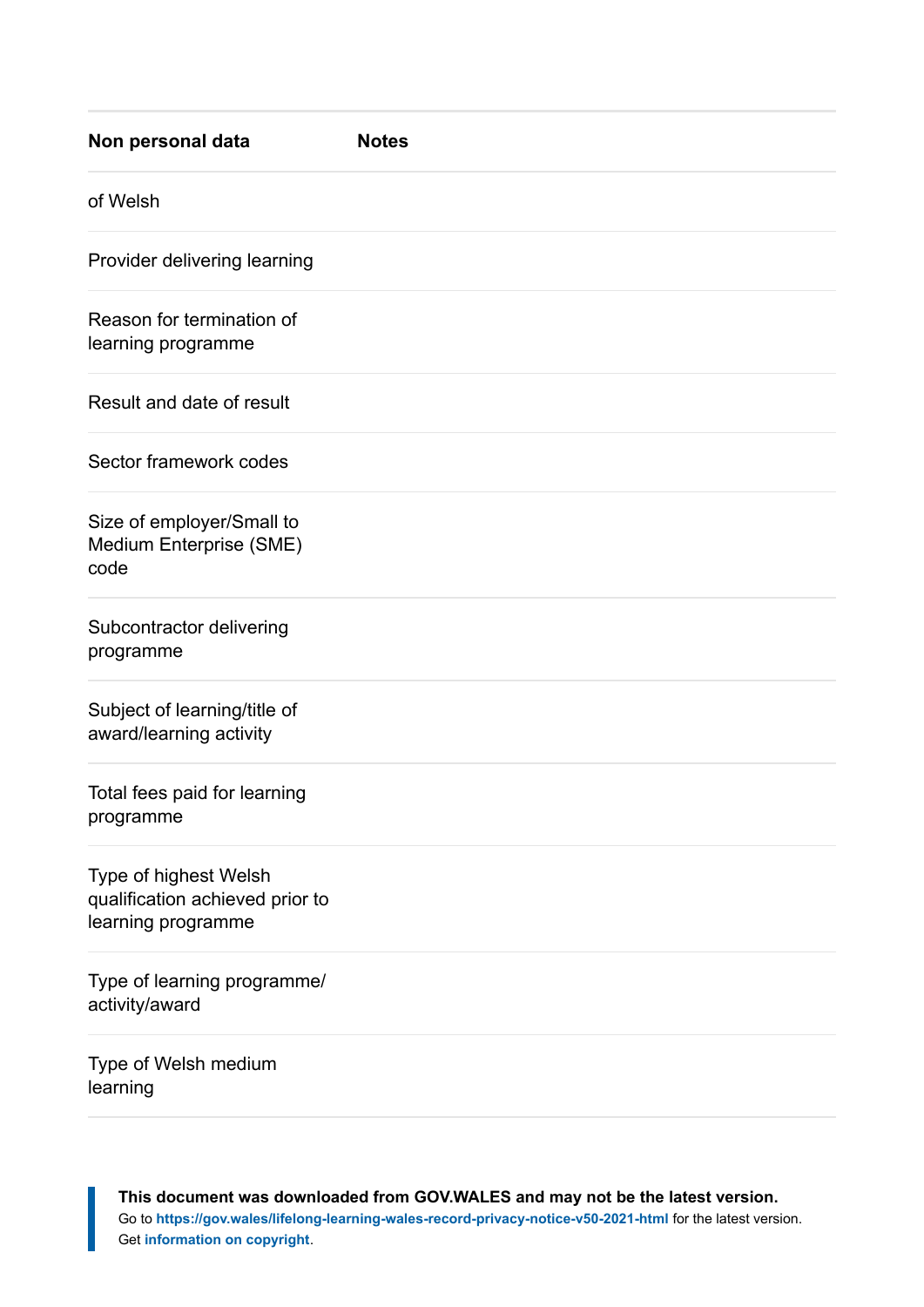| Non personal data                            | <b>Notes</b>                                                                                                                |
|----------------------------------------------|-----------------------------------------------------------------------------------------------------------------------------|
| Unitary authority code                       |                                                                                                                             |
| Welsh speaker indicator                      |                                                                                                                             |
| Work or centre based guided<br>contact hours | Records how much time the learner is likely to spend<br>learning at an employer or at a college or other learning<br>centre |